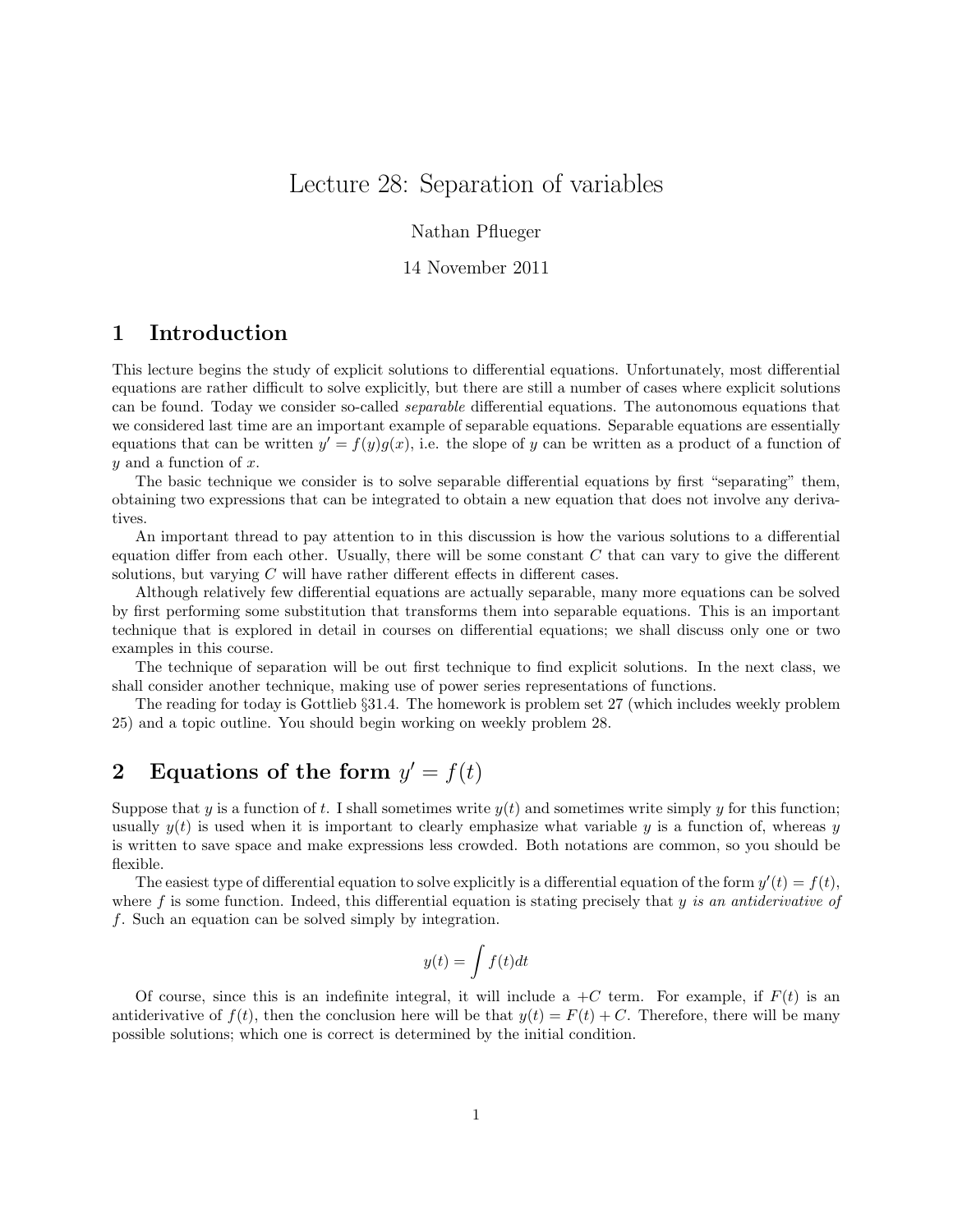*Example* 2.1. Solve the equation  $y'(t) = t$ , with the initial condition  $y(1) = 2$ .

By integration,  $y = \int t dt = \frac{1}{2}t^2 + C$ . Thus  $y(1) = \frac{1}{2} + C$ , and therefore in order for  $y(1)$  to be 2, C must be  $\frac{3}{2}$ . Therefore the desired solution is  $y = \frac{1}{2}t^2 + \frac{3}{2}$ .

The technique of separation of variables simply attempts to do the same trick: integrate both sides of the differential equation.

## 3 The separation technique

This technique of separation of variables is best illustrated by examples.

#### 3.1 Examples

*Example* 3.1. Consider the equation  $y' = y$ , where y is a function of t. This can be separated by rewriting it as  $\frac{1}{y}y' = 1$ , as long as  $y \neq 0$  (we will return to this exception in a moment). Now integration both sides with respect to  $t$ .

$$
\frac{1}{y(t)}y'(t) = 1
$$
  

$$
\int \frac{1}{y(t)}y'(t)dt = \int dt
$$

Now, the integral on the left can be evaluated by substitution. Observe that  $dy = y'(t)dt$ , so the integral is quite easy to transform into an integral with respect to y.

$$
\int \frac{1}{y} dy = \int dt
$$
  
ln |y| = t + C

This is now an equation that does not involve any derivatives. It is simply necessary to solve it for y.

$$
\begin{array}{rcl}\n|y| & = & e^{t+C} \\
y & = & \pm e^C e^t\n\end{array}
$$

Since  $e^C$  can be any positive number  $\pm e^C$  can be any number other than zero. The conclusion is that y is some multiple  $C_1e^t$  of the exponential function, where  $C_1$  can be any number other than 0 (here  $C_1 = \pm C$ ).

There is one issue with this discussion: in the very first step, we divided by  $y$ , therefore implicitly assuming that  $y \neq 0$ . Fortunately, this case is easy to deal with separately: since  $y = 0$  is an equilibrium solution of this differential equation, if  $y(t) = 0$  for any particular t, the function  $y(t)$  is equal to 0 for all t.

The final conclusion is that the function y satisfied  $y' = y$  if and only if either  $y = Ce^t$  for some  $C \neq 0$ , or  $y = 0$ . Of course, we may express both cases in one simple form.

If 
$$
y' = y
$$
  
then  $y = Ce^t$   
where *C* is any constant.

Notice that whereas in the previous section, the different solutions to the equation differed by the addition of a constant, here the different solutions vary by multiplication by a constant.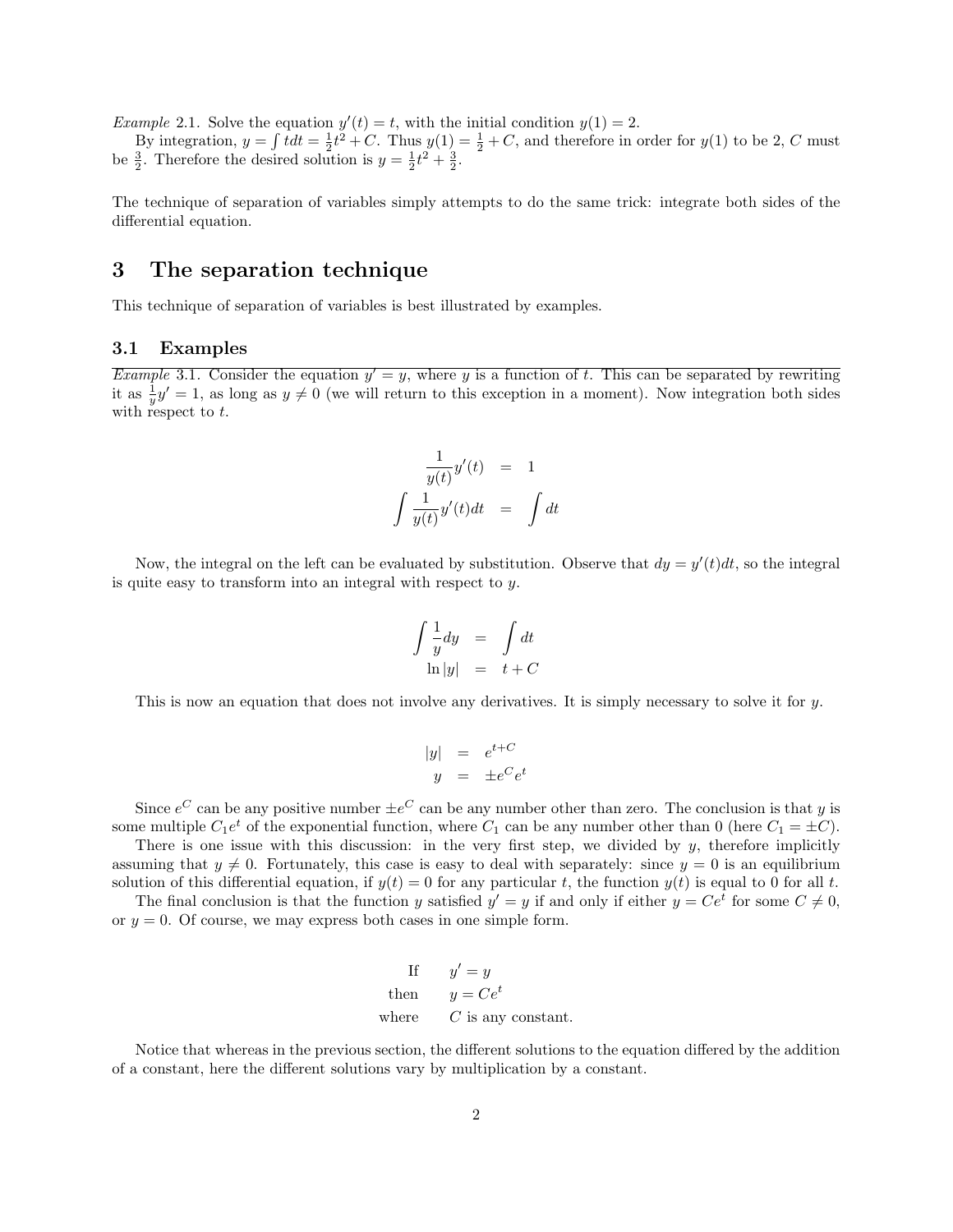The example above was much more verbose than necessary, in order to show all the steps. The following example is essentially identical, but is done more tersely.

*Example* 3.2. Consider the equation  $y' = 3y$ .

This equation is separable. If  $y \neq 0$ , then we can solve it as follows.

$$
y' = 3y
$$
  
\n
$$
\int \frac{y'}{y} dt = \int 3dt
$$
  
\n
$$
\int \frac{1}{y} dy = \int 3dt
$$
  
\n
$$
\ln|y| = 3t + C
$$
  
\n
$$
y = \pm e^{3t+C}
$$
  
\n
$$
= \pm e^{C} \cdot e^{3t}
$$

Now, the constancy  $\pm e^C$  can be any constant besides 0. Now, at the very beginning we assumed that  $y \neq 0$  (in order to divide by y). In case  $y(t) = 0$  at any value t, in fact  $y(t) = 0$  for all t (this is an equilibrium solution). Summing up, we have the following general solution.

$$
y = Ce^{3t}
$$

where  $C$  can be any constant (positive, negative, or zero).

The two examples considered so far are both autonomous differential equations. This is one of the most important instances where separation is useful, but the technique is considerably stronger, as the following example shows.

*Example* 3.3. Consider the equation  $y' = -\frac{t}{y}$ . We can separate this to obtain  $y \cdot y' = -t$ . Since we are not dividing by anything that could be 0, this is valid without exceptions. Now, we can integrate both sides with respect to t.

$$
\int y \cdot y' dt = -\int t dt
$$

$$
\int y dy = -\int t dt
$$

$$
\frac{1}{2}y^2 = -\frac{1}{2}t^2 + C
$$

$$
y = \pm \sqrt{2C - t^2}
$$

So the solution curves to this equation are semicircular arcs.

It is worth noting that the penultimate line in the derivation above is equivalent to the sentence  $y^2 + t^2$  is constant. In other words, in the graph of any solution curve, the distance to the origin is constant. Therefore this differential equation can be thought of as asserting conservation of energy, where here energy is given by  $y^2 + t^2$ . This idea – finding an "energy" function of y and t that must be constant on all solution curves – is quite versatile in more sophisticated differential equations (and is important, for obvious reasons, in differential equations arising from physics).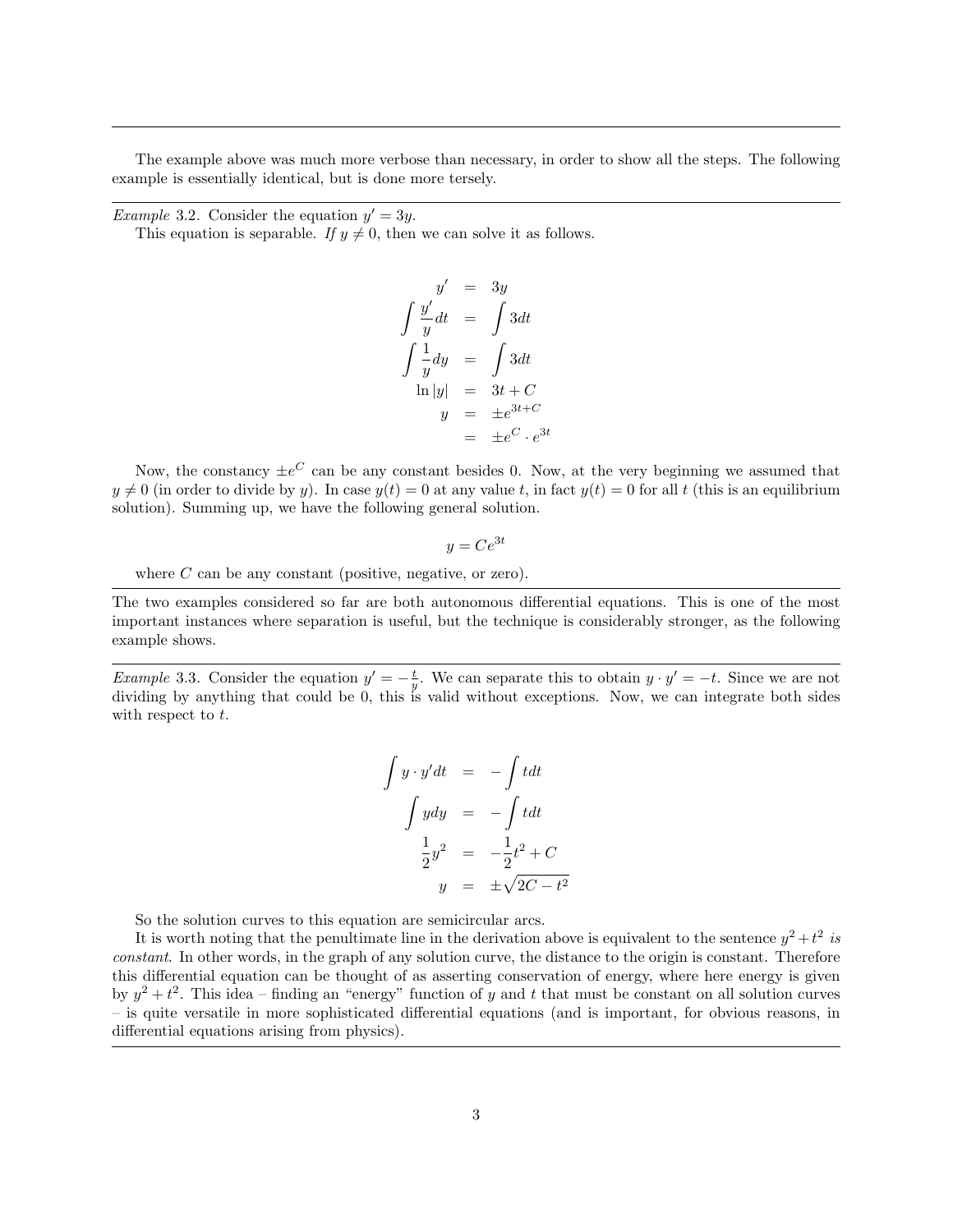#### 3.2 The technique in general

The technique of separation of variables proceeds in three steps.

- 1. Reformulate ("separate") the equation so that everything involving  $y$  is on one side, and everything involving  $t$  is on the other. Keep track of all exceptional cases (where you are dividing by something that could be 0).
- 2. Integrate both sides of the equation to obtain an equation with no derivatives.
- 3. Solve the resulting equation to obtain an expression for y.
- 4. Consider exceptional cases discovered in step 1 to assemble a complete set of solutions.

In symbols, we could describe the technique as follows. A differential equation is called *separable* if it is of the form  $y' = f(y)g(t)$ , for some functions f, g. It is called separable because the right side can be separated into something that depends on  $y$  and something that depends on  $t$ .

Step one is to separate the equation, obtaining  $\frac{y'}{y}$  $\frac{\partial f(y)}{\partial f(y)} = g(t)$ . Take note of the fact that this is only valid when  $f(y) \neq 0$ ; this exception will be dealt with later.

Step two is to integrate, obtaining  $\int \frac{1}{\epsilon}$  $\frac{1}{f(y)}dy = \int g(t)dt$ . If  $F(y)$  is an antiderivative of  $\frac{1}{f(y)}$  and  $G(t)$  is an antiderivative of  $g(t)$ , then the result will be  $F(y) = G(t) + C$ .

Step three is to solve the resulting equation for y. How this is done will depend on the function  $F$ , but in general it will be something like  $y = F^{-1}(G(t) + C)$ . This gives most of the solutions to the differential equation.

Step four is to account for the exceptions from step one, namely the cases where  $f(y) = 0$ . In fact, any value of y such that  $f(y) = 0$  corresponds to a constant solution (i.e. an *equilibrium solution*). So add to the list of solutions from the previous step all constant solutions corresponding to values of y where  $f(y) = 0$ .

#### 3.3 Differential notation

There is another notation that is frequently used when solving differential equations by separation. It is illustrated below: consider the differential equation  $y' = ty$ , and use the notation  $\frac{dy}{dt}$  for y'. The idea is the treat  $\frac{dy}{dt}$  as a fraction, and separate it into two pieces.

$$
\frac{dy}{dt} = ty
$$
  
\n
$$
\frac{1}{y}dy = tdt
$$
  
\n
$$
\int \frac{1}{y}dy = \int tdt
$$
  
\n
$$
\ln|y| = \frac{1}{2}t^2 + C
$$

The point here is that, although the expression  $\frac{dy}{dt}$  is not actually a fraction, we can frequently manipulate it as if it were a fraction and obtain correct results. Separation of variables is one such case. This notation, though slightly imprecise, is fairly intuitive and often convenient.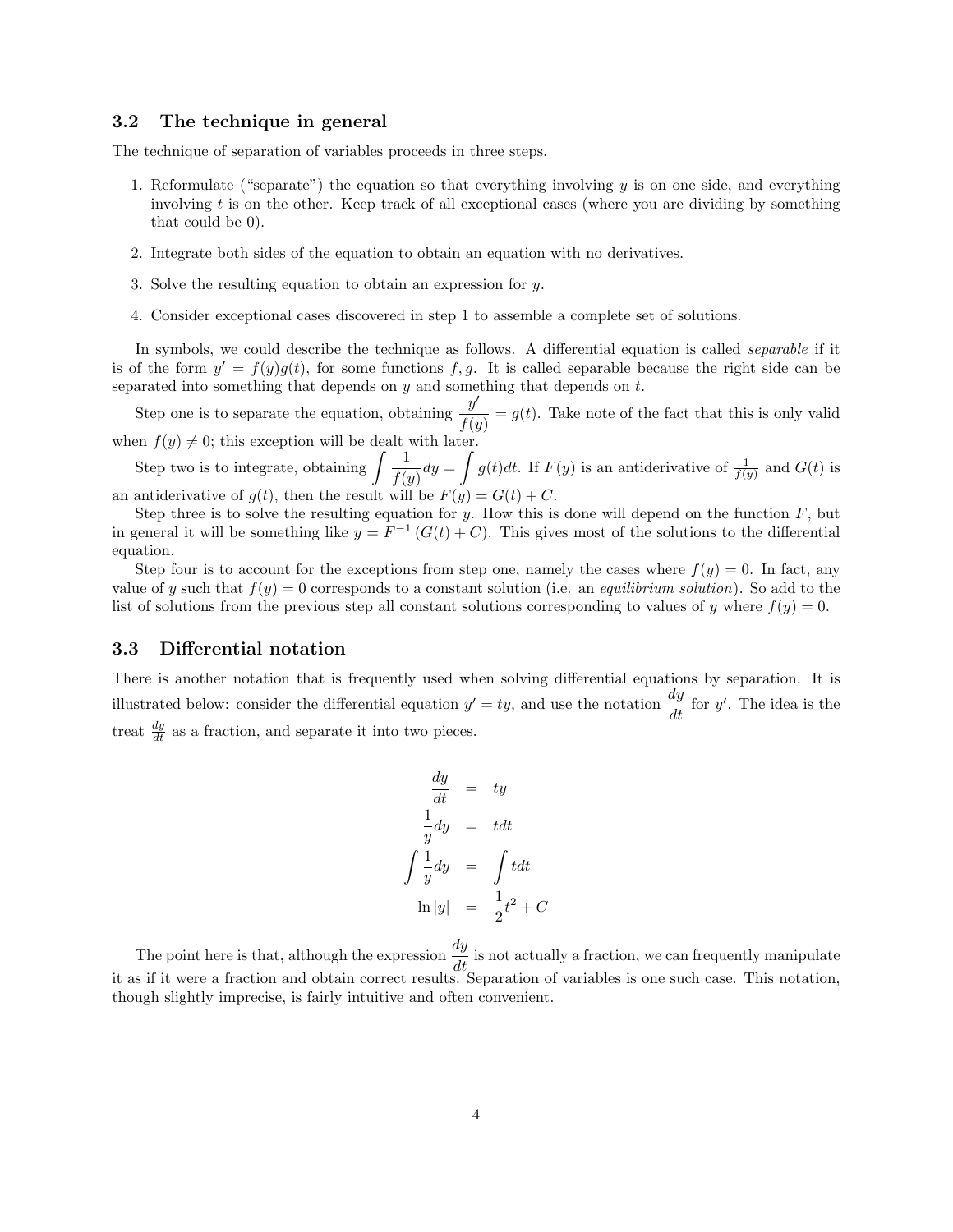### 4 Examples

Here are a couple more examples of solving differential equations by separation of variables.

J

Example 4.1. Consider the logistic differential equation  $y' = y(1 - y)$ , often used as a simple model of population dynamics. So long as  $y$  is neither 0 nor 1, this can be separated and solved by integration. The necessary integration technique is the technique of partial fractions.

$$
\frac{1}{y(1-y)}y' = 1
$$
  

$$
\int \frac{1}{y(1-y)}dy = \int dt
$$
  

$$
\int \left(\frac{1}{y} + \frac{1}{1-y}\right)dy = \int dt
$$
  

$$
\ln|y| - \ln|1-y| = t + C
$$
  

$$
\ln\left|\frac{y}{1-y}\right| = t + C
$$
  

$$
\frac{y}{1-y} = \pm e^{t+C}
$$
  

$$
= \pm e^C e^t
$$

Now by redefining the arbitrary constant, this last expression could be written  $Ce^t$ , where C is now any constant besides 0. Now it is necessary to solve for y.

$$
\frac{y}{1-y} = Ce^t
$$
  
\n
$$
y = Ce^t(1-y)
$$
  
\n
$$
y(1 + Ce^t) = Ce^t
$$
  
\n
$$
y = \frac{Ce^t}{1 + Ce^t}
$$

Thus, this gives a family of solutions to the original differential equation:  $y = \frac{Ce^{t}}{1 + C}$  $\frac{C}{1 + Ce^{t}}$ , where C is a constant other than 0. Now, this analysis has left out two equilibrium solutions:  $y = 0$  and  $y = 1$ . The constant solution  $y = 0$  can be included simply by allowing C to be 0, but the solution  $y = 1$  is still an exceptional case.

So the complete list of solutions to  $y' = y(1 - y)$  is: either  $y = 1$  or  $y = \frac{Ce^t}{1 + Ce^t}$  for some constant C.

Observation 4.2. The solution  $y = \frac{Ce^t}{1+Ce^t}$  could also be written as  $\frac{1}{1+C^{-1}e^{-t}}$  (for  $C \neq 0$ ). Alternatively, replacing C with  $C^{-1}$ , this gives another description of a family of solutions:  $y = \frac{1}{1 + Ce^{-t}}$ . Now, taking  $C = 0$  gives one equilibrium solution  $y = 1$ , while the other equilibrium solution  $y = 0$  comes, intuitively, from taking  $C = \infty$ , although this is certainly not a mathematically justified thing to say.

Example 4.3. Find the solution of  $y' = y(1 - y)$  such that  $y(0) = 2$ .

From the previous example, all non-equilibrium solutions of this differential equation have the form  $y = \frac{Ce^t}{1+Ce^t}$ , for some C. We simple need to determine what C should be, given this initial condition. Setting  $t = 0$ , we obtain the equation  $y(0) = 2 = \frac{C}{1+C}$ . Solving this: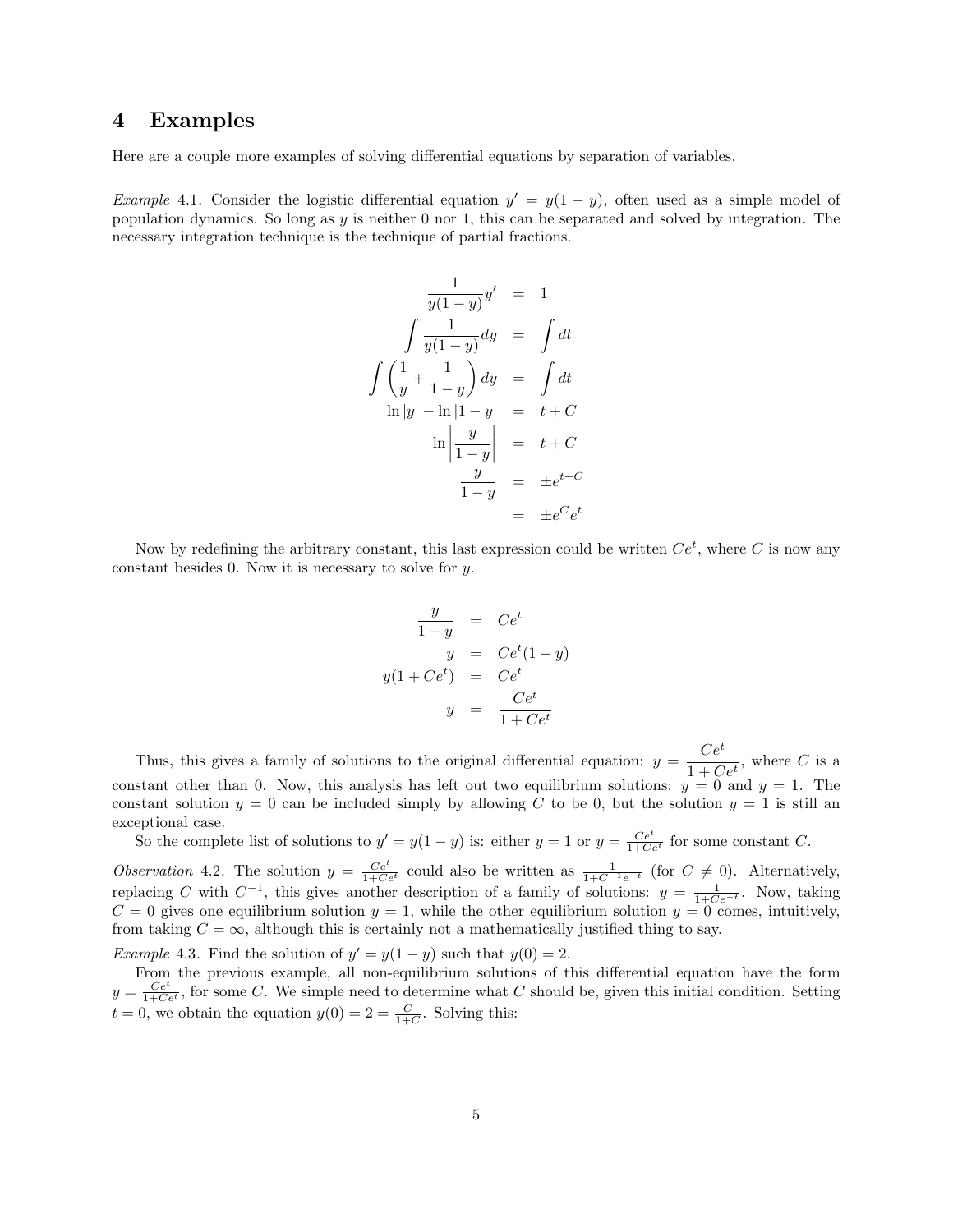$$
2 = \frac{C}{1+C}
$$
  

$$
2+2C = C
$$
  

$$
C = -2.
$$

Therefore the desired solution function is  $y = \frac{-2e^t}{1-2e^t}$  $\frac{-2e^t}{1-2e^t}$ . Alternatively, this could be written  $y = \frac{2}{2-e^{-t}}$ , by dividing the numerator and denominator by  $-e^t$ .

Notice that, as we should expect from qualitative analysis, this solution approaches the stable equilibrium  $y = 1$  as t approaches infinity.

*Example* 4.4. Consider the equation  $y' = ty$ . What is the solution such that  $y(0) = 2$ ?

As shown in the previous subsection, either  $y = 0$  or  $\ln|y| = \frac{1}{2}t^2 + C$ . In the latter case, this can be solved as  $y = \pm e^C e^{t^2/2}$ . Since  $\pm e^C$  can be any constant besides 0, and since  $y = 0$  is the equilibrium solution that is missed by dividing by y, the family of all solutions is described by  $y = Ce^{t^2/2}$ , where C is any constant.

Imposing the initial condition  $y(0) = 2$  means that  $C = 2$ , so the solution satisfying this initial condition is  $y = 2e^{t^2/2}$ .

*Example* 4.5. Consider the equation  $\frac{dy}{dx} = x(2 - y)$ , which was mentioned in problem 4 of problem set 25. On that assignment, the solution was found from a multiple-choice list, but we now have the necessary techniques to solve it directly.

First, separate the equation. Observe that since this involves dividing by  $2 - y$ , we must remember to also include the equilibrium solution  $y = 2$  in the final list of solutions. Separating and integrating gives:

$$
\int \frac{1}{2-y} dy = \int x dx
$$
  
\n
$$
-\ln|2 - y| = \frac{1}{2}x^2 + C
$$
  
\n
$$
\ln|2 - y| = -\frac{1}{2}x^2 - C
$$
  
\n
$$
2 - y = \pm e^{-\frac{1}{2}x^2 - C}
$$
  
\n
$$
y = 2 \pm e^{-C}e^{-\frac{1}{2}x^2}
$$

Now,  $\pm e^{-C}$  can be any constant besides 0, so we may rewrite this family of solutions as  $y = 2 + Ce^{-x^2/2}$ , where C is any constant besides 0. The only missing solution is the equilibrium  $y = 2$ , which can be included in this family by simply allowing  $C$  to be 0.

Therefore the complete set of solutions is  $y = 2 + Ce^{x^2/2}$ , where C is any constant. Indeed, this is the same family of solutions as was found by guesswork in the homework problem.

### 5 Transforming to separable equations by substitution

This section is a brief illustration of a technique that is often useful for solving differential equations that are not separable. We shall not discuss this technique in any detail or generality, but it is good to see an example of it to know that such techniques will sometimes help.

Consider the following differential equation. Here,  $y$  is a function of  $x$ .

$$
y' = \frac{y^2 - xy}{x^2}
$$

In its current form, this equation is not separable. The remainder of this section will consist of solving this differential equation by making a substitution that produces a separable equation.